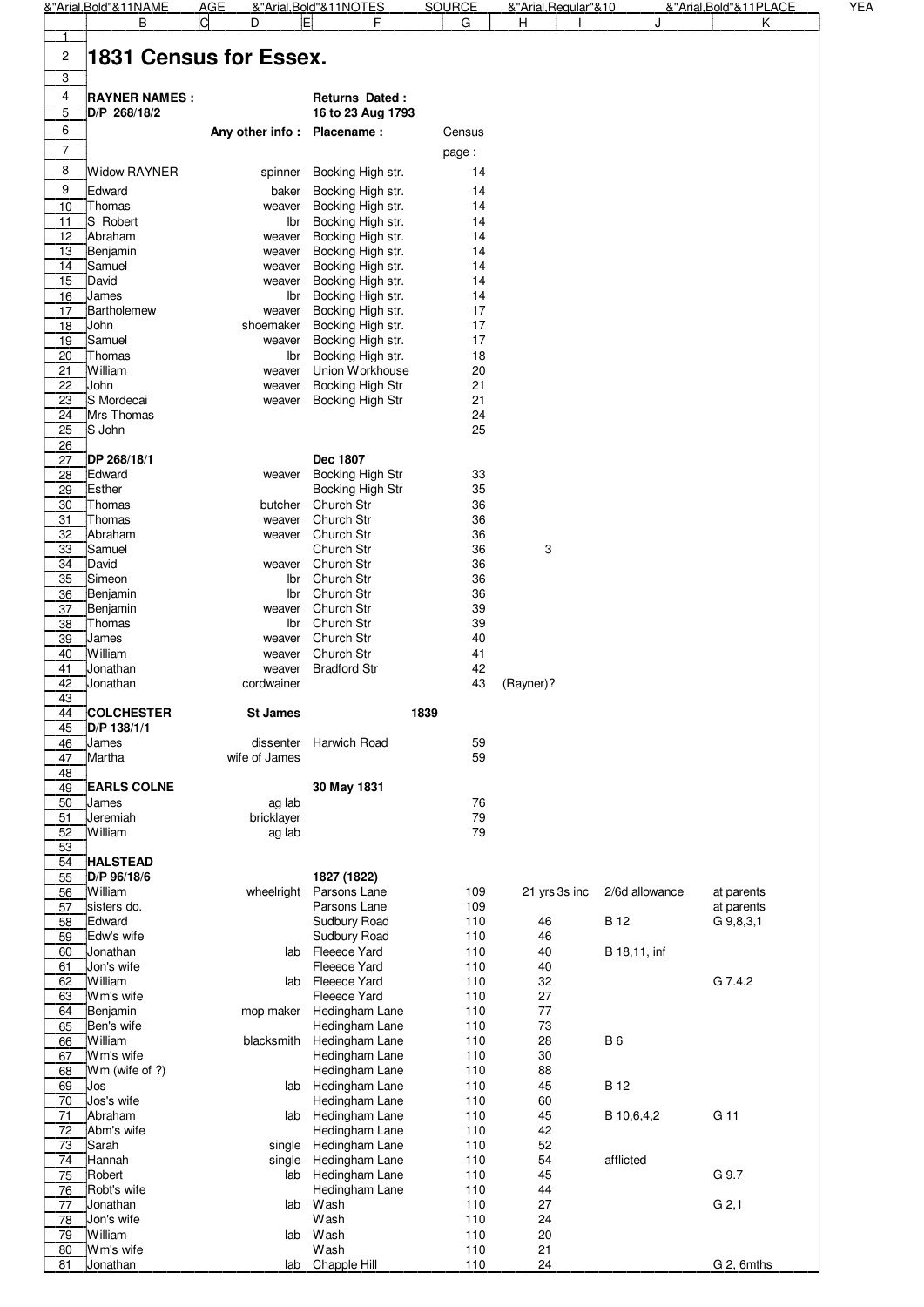|     | &"Arial, Bold"&11NAME   | <b>AGE</b>                                     | &"Arial, Bold"&11NOTES  | <b>SOURCE</b> | &"Arial, Regular" & 10 |                                      | &"Arial, Bold"&11PLACE |
|-----|-------------------------|------------------------------------------------|-------------------------|---------------|------------------------|--------------------------------------|------------------------|
|     | в                       | ld<br>Fl<br>D                                  | F                       | G             | H                      | J                                    | Κ                      |
| 82  | Jon's wife              |                                                | Chapple Hill            | 110           | 22                     |                                      |                        |
| 83  | Benjamin                | lab                                            | Wash                    | 110           | 24                     | <b>B</b> 2, inf                      |                        |
| 84  | Benj's wife             |                                                | Wash                    | 110           | 22                     |                                      |                        |
| 85  | Robert                  |                                                | Causeway                | 110           | 49                     | B 18, 13, 12, 9, 6, 4. 1 (G 15, 20 * |                        |
| 86  | Robert's wife           |                                                | Causeway                | 110           | 49                     |                                      |                        |
| 87  | Thomas                  | lab                                            | Causeway                | 110           | 24                     | inf                                  |                        |
| 88  | Thom's wife             |                                                | Causeway                | 110           | 18                     |                                      |                        |
| 89  | Abraham                 | lab                                            | Causeway                | 110           | 32                     | B 10, 5, inf                         | G 14, 7                |
|     | Abram's wife            |                                                |                         | 110           | 30                     |                                      |                        |
| 90  |                         |                                                | Causeway                |               |                        |                                      |                        |
| 91  | Jos                     |                                                | lab Crow Bridge         | 110           | 47                     | B 9, 2                               | G 12, 7, 4             |
| 92  | Jos' wife               |                                                | <b>Crow Bridge</b>      | 110           | 41                     |                                      |                        |
| 93  | John                    | lab                                            | <b>Crow Bridge</b>      | 111           | 24                     |                                      | G 2, inf               |
| 94  | John's wife             |                                                | Crow Bridge             | 111           | 22                     |                                      |                        |
| 95  | George                  | lab                                            | Oak                     | 111           | 28                     | 3 children                           |                        |
| 96  | George's wife           |                                                | Oak                     | 111           | 28                     |                                      |                        |
| 97  | Abraham                 | lab                                            | Lodge House             | 111           | 43                     | B 16, 12, 5                          | G 20, 14               |
| 98  | Abm's wife              |                                                | Lodge House             | 111           | 40                     |                                      |                        |
| 99  | Josh                    | blacksmith                                     | Goodys Yard             | 111           | 23                     | <b>B</b> 1                           |                        |
| 100 | Josh's wife             |                                                | Goodys Yard             | 111           | 21                     |                                      |                        |
| 101 | Edward                  | blacksmith                                     | Dunts Yard              | 111           | 51                     | B 20, 17                             | G 27, 14, 13, 8, 6     |
|     | Ewd's wife              |                                                |                         |               |                        |                                      |                        |
| 102 |                         |                                                | Dunts Yard              | 111           | 51                     |                                      |                        |
| 103 | Abraham                 | lab                                            | Dunts Yard              | 111           | 27                     | B3 G1, inf                           |                        |
| 104 | Abm's wife              |                                                | Dunts Yard              | 111           | 25                     |                                      |                        |
| 105 | William                 | lab                                            | Street                  | 111           | 25                     | G <sub>3</sub>                       |                        |
| 106 | Wm's wife               |                                                | <b>Street</b>           | 111           | 25                     |                                      |                        |
| 107 | Samuel                  | lab                                            | Slate Way               | 111           | 23                     | inf                                  |                        |
| 108 | Sam's wife              |                                                | Slate Way               | 111           | 21                     |                                      |                        |
| 109 | Henry                   | lab                                            | Parsons Lane            | 111           | 20                     |                                      |                        |
| 110 | Henry's wife            |                                                | Parsons Lane            | 111           | 20                     |                                      |                        |
| 111 | William                 | Highways                                       | <b>Fleece Yard</b>      | 111           | 35                     | B 6, 6                               | G 12, 9                |
|     | 112 Wm's wife           |                                                | Fleece YArd             | 111           | 29                     |                                      |                        |
|     |                         |                                                |                         |               |                        |                                      |                        |
| 113 | Ww Benjamin             |                                                | Hedingham Lane          | 111           | 71                     |                                      |                        |
| 114 | Rachel                  | Highways                                       | Hedingham Lane          | 111           | 40                     | <b>B8</b>                            | G <sub>1</sub>         |
| 115 | Robert                  |                                                | Hedingham Lane          | 111           | 54                     |                                      | G 15, 14               |
| 116 | Robts wife              |                                                | Hedingham Lane          | 111           | 51                     |                                      |                        |
| 117 | Sarah                   |                                                | Hedingham Lane          | 111           | 60                     |                                      |                        |
| 118 | Josh                    | carrier                                        | Hedingham Lane          | 111           | 59                     | <b>B</b> 26                          | G 17                   |
| 119 | Josh's wife             |                                                | Hedingham Lane          | 111           | 60                     |                                      |                        |
| 120 | Abraham                 | Highways                                       | Hedingham Lane          | 111           | 50                     | B 20, 11, 7                          |                        |
| 121 | Abm's wife              |                                                | Hedingham Lane          | 111           | 45                     |                                      |                        |
| 122 | Benjamin                |                                                | Box Mill Lane           | 111           | 30                     | B 7, 5                               | G 3, inf               |
|     |                         |                                                |                         |               |                        |                                      |                        |
| 123 | Ben's wife              |                                                | Box Mill Lane           | 111           | 27                     |                                      |                        |
| 124 | Jonathan                | rag dealer                                     | Causeway                | 112           | 44                     |                                      |                        |
| 125 | Jno's wife              |                                                | Causeway                | 112           | 44                     |                                      |                        |
|     | $\overline{126}$ Joseph |                                                | lab Chapel Hill         | 112           | 50                     | B 20,15, 6                           | G 18,14,10             |
| 127 | Joseph's wife           |                                                | Chapel Hill             | 112           | 48                     |                                      |                        |
| 128 |                         |                                                |                         |               |                        |                                      |                        |
| 129 | <b>Greenstead Green</b> |                                                |                         |               |                        |                                      |                        |
| 130 | Thomas                  | lab                                            | Greenstead Green        | 111           | 56                     | <b>B8</b>                            | G 16, 6                |
| 131 | Thom's wife             |                                                | Greenstead Green        | 111           | 56                     |                                      |                        |
| 132 | <b>Widow Rayner</b>     | lab                                            | <b>Greenstead Green</b> | 111           | 46                     | B 10 - 2/-, 7 - 6d                   | G 19 - 3/6d, 12-2/-    |
| 133 | William                 |                                                |                         | 111           | 65                     | B 11-1/6d, 7 1/8d                    | G 14 2/6d              |
|     |                         |                                                | lab Greenstead Green    |               |                        |                                      |                        |
| 134 | Wm's wife               |                                                | Greenstead Green        | 111           | 68                     |                                      |                        |
| 135 | Thomas                  |                                                | lab Greenstead Green    | 115           | 56                     | B 18, 16                             | G 11                   |
| 136 | Thom's wife             |                                                | Greenstead Green        | 115           | 55                     |                                      |                        |
| 137 | Widow Jno               | lab                                            | <b>Greenstead Green</b> | 115           | 53                     | B 15, 13                             | G 25, 19               |
| 138 | John                    |                                                | lab Greenstead Green    | 115           | 21                     |                                      | G 1, inf               |
| 139 | Jno's wife              |                                                | Greenstead Green        | 115           | 21                     |                                      |                        |
|     | 140 William             |                                                | lab Greenstead Green    | 115           | 62                     | B 20, 15, 13                         |                        |
| 141 | Wm's wife               |                                                | Greenstead Green        | 115           | 63                     |                                      |                        |
|     | 142 George              |                                                | Conies Farm             | 115           | 30                     | B 9, 5                               | G 11, 8, 3             |
| 143 | George's wife           |                                                | Conies Farm             | 115           | 31                     |                                      |                        |
| 144 |                         |                                                |                         |               |                        |                                      |                        |
|     | 145 Stisted             |                                                |                         |               |                        |                                      |                        |
|     |                         |                                                |                         |               |                        |                                      |                        |
|     | 146 Robert              |                                                | lab Stisted             | 111           | 35                     | B <sub>5</sub>                       |                        |
|     | 147 Robt's wife         |                                                | Stisted                 | 111           | 30                     |                                      |                        |
| 148 | Robert                  |                                                | lab Stisted             | 112           | 35                     | B 10, 9, 2                           | G <sub>5</sub>         |
| 149 | Robt's wife             |                                                | Stisted                 | 112           | 33                     |                                      |                        |
| 150 | Robert                  |                                                | lab Stisted             | 112           | 52                     | B 21, 16, 9, 7                       | G 201, 11              |
| 151 | Robt's wife             |                                                | Stisted                 | 112           | 50                     |                                      |                        |
| 152 |                         |                                                |                         |               |                        |                                      |                        |
| 153 | <b>RAYNOR NAMES:</b>    |                                                |                         |               |                        |                                      |                        |
| 154 | Simeon                  | weaver Bockng                                  |                         | 16            | under 15               |                                      |                        |
| 155 |                         |                                                |                         |               |                        |                                      |                        |
| 156 | <b>REYNER NAMES:</b>    |                                                |                         |               |                        |                                      |                        |
|     |                         |                                                |                         |               |                        |                                      |                        |
| 157 | William                 |                                                | gardener Parsons Lane   | 110           | 82                     |                                      |                        |
| 158 |                         |                                                |                         |               |                        |                                      |                        |
| 159 |                         |                                                |                         |               |                        |                                      |                        |
| 160 |                         | NIL Rayner found for TERLING or anywhere else. |                         |               |                        |                                      |                        |
| 161 |                         |                                                |                         |               |                        |                                      |                        |
|     |                         |                                                |                         |               |                        |                                      |                        |

YEA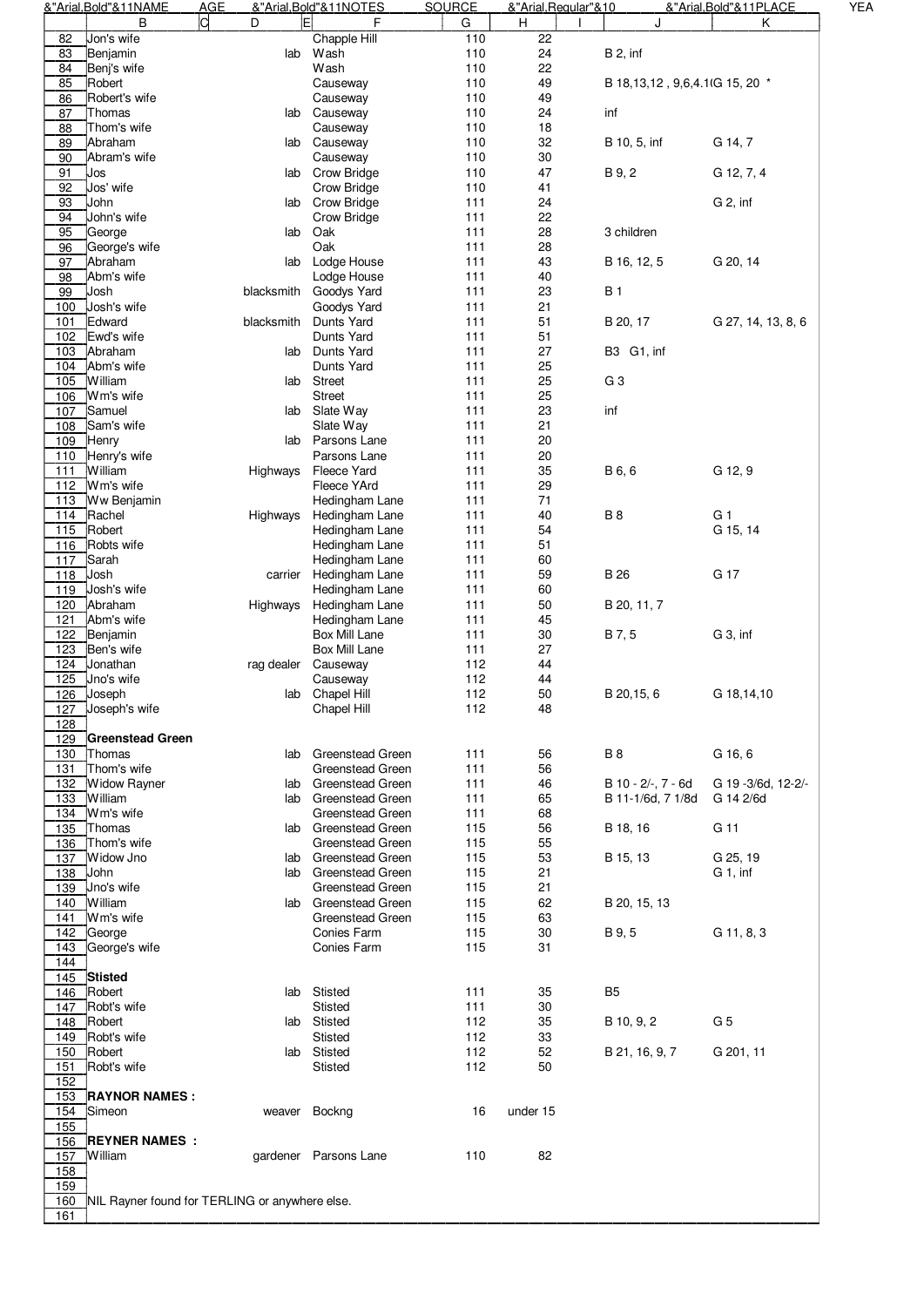|                       | &"Arial, Bold"&11N |
|-----------------------|--------------------|
| 1                     | Ĺ                  |
| 2                     |                    |
|                       |                    |
| 3                     |                    |
| 4                     |                    |
| 5                     |                    |
| 6                     |                    |
| 7                     |                    |
| 8                     |                    |
| 9                     |                    |
| 10                    |                    |
| 11                    |                    |
| 12<br><u> 13</u>      |                    |
| 14                    |                    |
| 15                    |                    |
| 16                    |                    |
| $\overline{17}$       |                    |
| 18                    |                    |
| 19<br>20              |                    |
| 21                    |                    |
| $\overline{2}2$       |                    |
| 23                    |                    |
| 24                    |                    |
| 25                    |                    |
| 26<br>$\overline{27}$ |                    |
| 28                    |                    |
| <u>29</u>             |                    |
| 30                    |                    |
| 31                    |                    |
| 32                    |                    |
| 33<br>.<br>34         |                    |
| 35                    |                    |
| 36                    |                    |
| 37                    |                    |
| 38                    |                    |
| 39                    |                    |
| 40                    |                    |
| 41<br>42              |                    |
| 43                    |                    |
| 44                    |                    |
| 45                    |                    |
| 46                    |                    |
| $\overline{47}$       |                    |
| 48<br>49              |                    |
| 50                    |                    |
| 51                    |                    |
| $\overline{52}$       |                    |
| 53                    |                    |
| 54<br>55              |                    |
| 56                    |                    |
| 57                    |                    |
| 58                    |                    |
| 59                    |                    |
| 60                    |                    |
| 61<br>62              |                    |
| <u>63</u>             |                    |
| $\overline{64}$       |                    |
| 65                    |                    |
| 66                    |                    |
| 67                    |                    |
| 68<br>69              |                    |
| 70                    |                    |
| 71                    |                    |
| 72                    |                    |
| $\frac{73}{2}$        |                    |
| 74                    |                    |
| 75<br><u>76</u>       |                    |
| 77                    |                    |
| 78                    |                    |
| <u>79</u>             |                    |
| 80                    |                    |
| 81                    | <i>w</i> as Wash   |